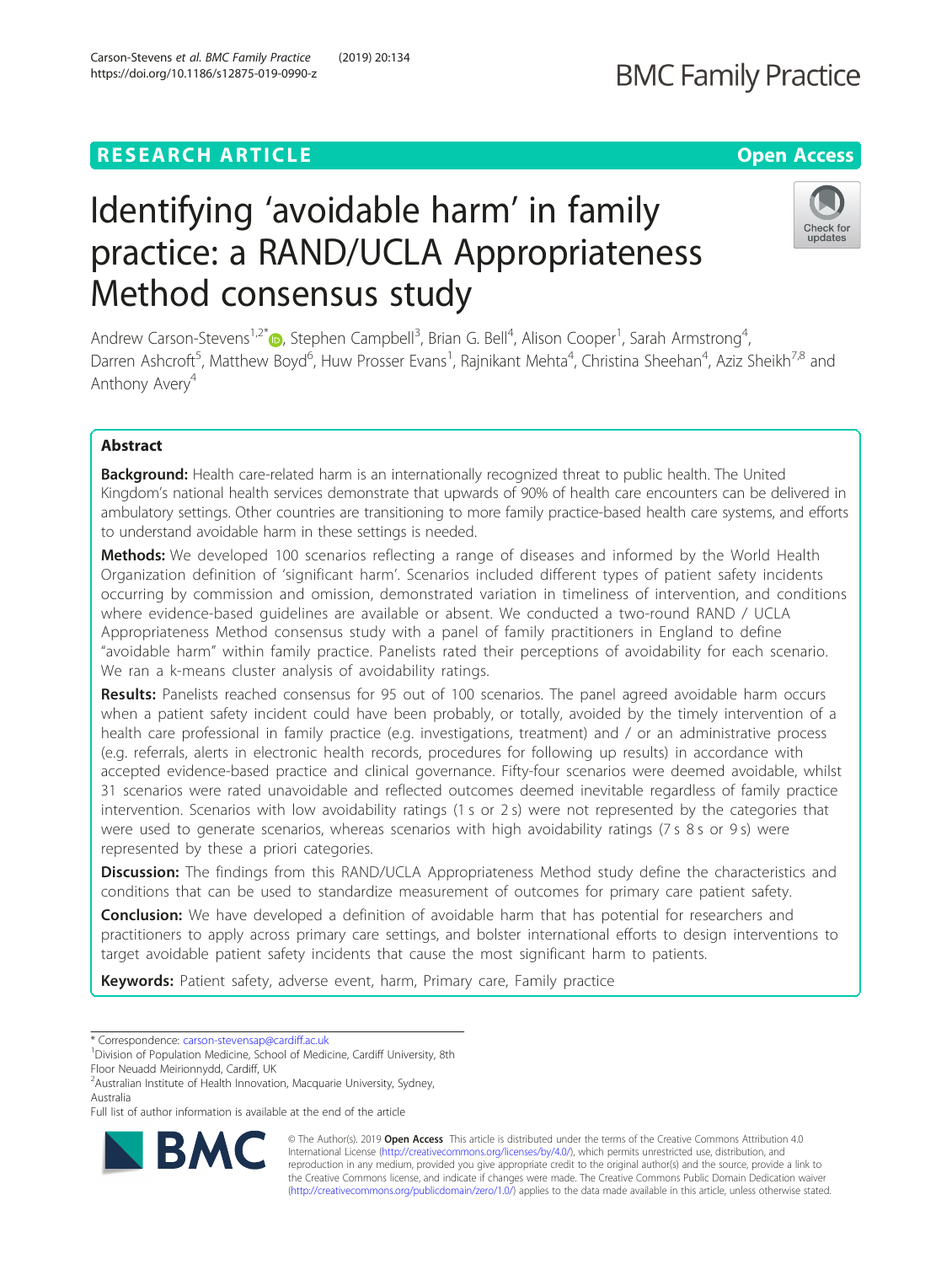#### Introduction

Health care-related harm is an internationally recognized threat to public health and wellbeing. There is a global transition towards primary care-led health care systems [\[1](#page-6-0)] and countries like the United Kingdom demonstrate upwards of 90% of care encounters can be delivered in ambulatory settings [[2\]](#page-6-0). As other countries transition to emulate those with predominantly extended family practice-based care models, a clear understanding of avoidable harm is needed to enable health care systems to identify and learn from the most serious incidents and the contributory factors amenable to intervention.

Most patient safety research has focused on specialist-care settings resulting in a greater awareness of the frequency and causes of health care-related errors, and the resulting burden of disease [[3](#page-6-0)–[5\]](#page-6-0). Patient safety research in primary care has been slower [[1](#page-6-0), [5](#page-6-0)] although the profile of patient safety in primary care is increasing through the World Health Organization's (WHO) Safer Primary Care Expert Group, and more recently by the US National Patient Safety Foundation's call to look "beyond hospitals to the full care continuum" [[5](#page-6-0)–[8](#page-6-0)]. A recent systematic review investigating the frequency and burden of harm in family practice concluded 2–3% of primary care encounters involve a health care-related error, and around one in 25 of those result in a significant harm outcome that has a substantial impact on a patients' well-being. Included studies were notably heterogeneous in terms of their variability in study design and inconsistent definitions of outcome measures [\[9](#page-6-0)].

The WHO has recognized that standardized definitions of core terminology needs to be developed to permit the identification of health care-related harms in primary care and comparisons across settings, countries and over time [[9\]](#page-6-0). We aimed to define "avoidable harm" to be used in future observational studies in family practice.

#### Methods

#### RAND/UCLA Appropriateness Method

The RAND/UCLA Appropriateness Method, an established approach for the development of health indicators [[10](#page-6-0)–[14](#page-6-0)], was used to develop a definition of "avoidable harm" to be understood and applied in family practice contexts. This method is used to combine scientific evidence with the collective judgement of experts (e.g. practising FPs) to achieve a consensus opinion from the group [[10](#page-6-0)]. For example, experts are typically provided with hypothetical scenarios and an overview of relevant research evidence to support their decision-making, which in this case will be about the "avoidability" of the incidents that led to a significant harm outcome (this process is described in more detail later) [[11](#page-6-0)–[14](#page-6-0)].

#### Generation of scenarios

Scenarios were developed by members of the research team (ACS, AC, HPE, AA) with extensive experience in analyzing patient safety incident reports from family practice [[15](#page-6-0)]. Our working definition of "significant harm" was informed by an international classification of patient safety developed by the WHO and was inclusive of definitions of moderate harm, severe harm and death outcomes (see Table 1) [\[16\]](#page-6-0). This meant that we focused on harm outcomes that have more than a temporary impact on patients (i.e., extra observation, investigation, review or minor treatment).

We identified 20 significant harm examples to reflect a diverse range of International Classification of Diseases 10th Edition (ICD-10) categories, each with 5 different scenarios (100 scenarios in total, see Additional file [1](#page-5-0) for examples). A matrix was used to guide the scenario writing process and we endeavoured to include the following characteristics: a range of unavoidable to avoidable conditions; different types of patient safety incidents (e.g. medication errors, communication failures); errors of commission (i.e., doing something wrong) and omission (i.e., failing to do the right thing). The scenarios were amended and finalized following discussion with a RAND/UCLA Appropriateness Method expert (SC), the research team and a pilot exercise with practising FPs.

#### Research evidence for each scenario

Relevant and current best-evidence guidelines (e.g. National Institute for Health and Care Excellence [NICE] and Scottish Intercollegiate Guidelines Network [SIGN] guidelines) were identified for each scenario. These were compiled in a supplementary research evidence document that experts were advised to consult for each scenario. If an evidence base for the scenario was not available, the experts were requested to apply the Bolam test [\[17](#page-6-0), [18](#page-6-0)]; that is, to apply the standards they believe would be held by a responsible body of medical opinion.

#### Recruitment of panelists

We recruited FPs through contacts at the Royal College of General Practitioners' faculties in the East Midlands,

Table 1 Working definition of "significant harm" in primary care

A patient harm outcome is symptomatic with one or all of the following:

required more intensive intervention than might otherwise have been required (e.g., additional operative procedure; additional therapeutic treatment); resulted in an escalation of care (e.g., hospital admission, more urgent review in a secondary or tertiary care setting); caused a loss of function of at least one bodily organ, which may have been temporary or permanent; and, death.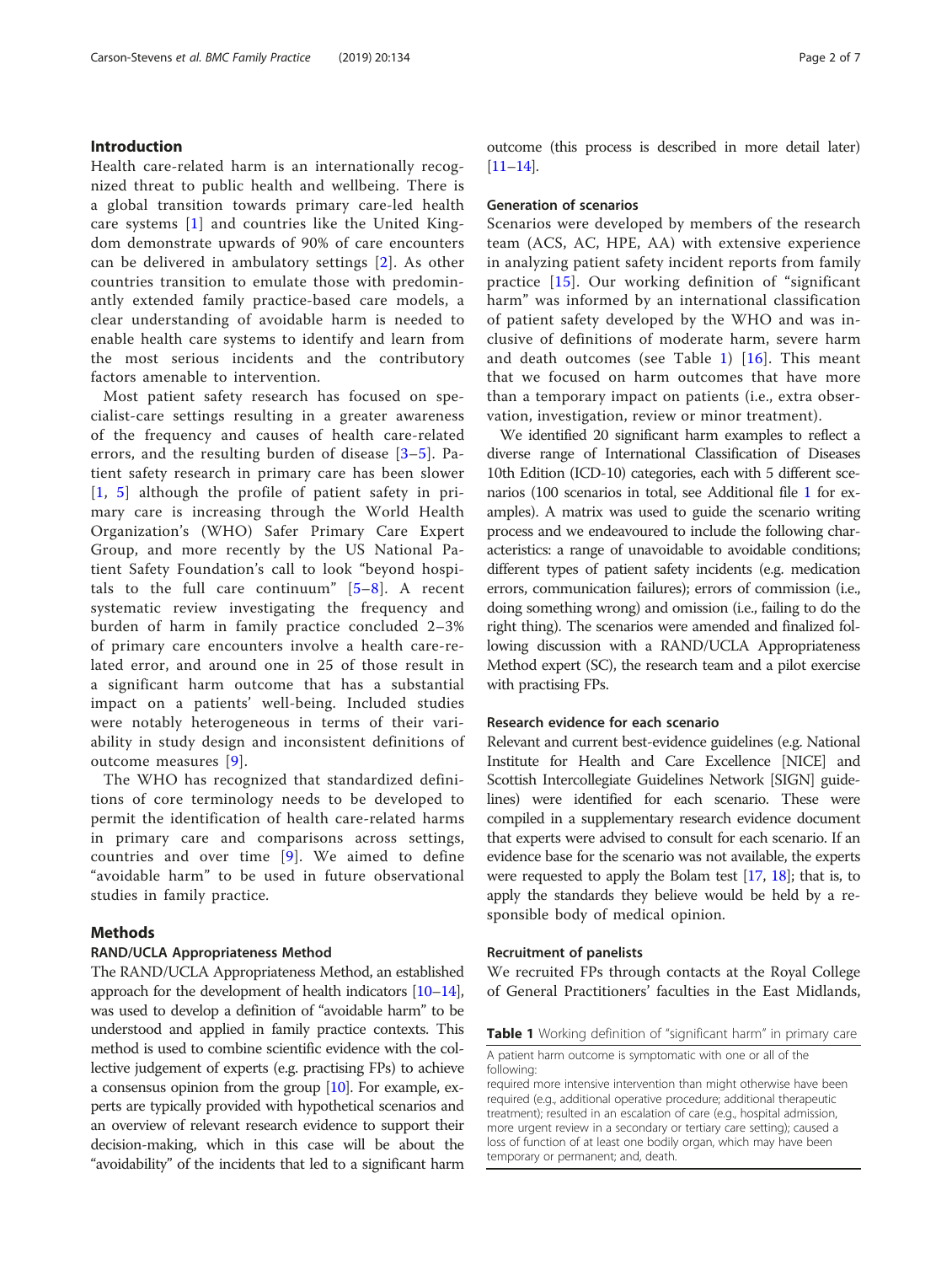London and the North-West of England. Contacts distributed an invitation email to FPs to participate in the consensus building exercise. FPs were eligible to take part in the study if they have had at least 5 years' experience clinical practice. FPs were excluded if they had been barred from practising by the GMC.

#### Two-round consensus process

In round one (October 2015), the "panel members" (i.e., experts) were invited to complete an online survey that contained the 100 scenarios (included in Additional file [1](#page-5-0)). They were required to read each scenario and the relevant accompanying evidence. Panelists were provided with our working definition of avoidability, developed within the research team, which was "an error of omission (failing to do the right thing) or commission (doing something wrong) in health care management that reflects a failure to follow acceptable practice at an individual or system level". They were then asked to use their professional experience as a practitioner, in conjunction with the evidence summaries provided, to judge the extent the scenarios were avoidable using a 9-point Likert-type scale that ranged from  $1 =$  "totally unavoidable" to  $9 =$  "totally avoidable" (see Table [2](#page-3-0) for definitions and examples).

All data were exported to a Microsoft Excel (Redmond, Washington: Microsoft, 2010) spreadsheet and the median score for all items and the percentage agreement for items scoring "7 and 8" ("probably avoidable") or 9 ("totally avoidable") i.e., the frequency of the highest scores were calculated. The medians and percentage agreements obtained for each item were then included in the revised survey that formed the basis for round two of data collection, giving participants the opportunity to revise their scoring on the basis of other participants' rankings.

In round two, panel members met for a one-day face-toface meeting (November 2015), co-chaired by a RAND/ UCLA Appropriateness Method expert (SC) and an experienced FP (AC). Field notes were made by two nonparticipant observers (BB and CS) and a medically qualified researcher with qualitative expertise (ACS). The panel discussed each scenario as a group, and following those discussions independently re-rated each scenario. Each panelist had a customized printed rating sheet that included their initial round one rating, and for comparison, the frequency distribution of ratings from all other panelists (anonymized) and the overall group median rating.

During round two, panelists rated the scenarios as written. All panelists participated in discussions, and those with outlying scores for a scenario had the opportunity to explain their justifications. In addition, wider justification was sought from the group around why they had reached consensus for each scenario. It enabled an exploration of areas of convergence and divergence across scenarios, giving participants the opportunity to identify the actions, conditions and characteristics of "avoidable harm". These discussions enabled an iterative development of the definitions for each avoidability category.

#### Analysis

During round two, the level of consensus within the panel for each scale for each scenario was calculated in real-time. Ratings were: 'unavoidable' if the overall panel median ratings were in the tertile 1–3; 'possibly avoidable' if the overall panel median ratings were in the tertile 4–6; and, 'avoidable' if the overall panel median ratings were in the tertile 7–9. Agreement signified that no more than 20% of panelists' ratings were outside the same 3-point tertile (that is, 1–3, 2–4, 4–6, 7–9) as the observed median (i.e., for a 12 personpanel, no more than 2 ratings outside any 3-point tertile). This method was identical to the one used in our previously published research [\[12](#page-6-0)]. Results are presented for the final (round two) ratings only. Observational field notes taken during panel discussions by ACS, CS and BB support our interpretation of the study findings [[19\]](#page-6-0).

We ran a post-hoc k-means cluster analysis on the avoidability ratings of the 100 scenarios using a 6-cluster solution and updated cluster centres iteratively. The 6 cluster solution was chosen because this was the number of characteristics (e.g. errors of omission or commission, timeliness issues) that were used by the team to develop the scenarios originally. We then classified the items in each cluster according to the avoidability rating of that cluster as well as which of the 6 characteristics that were used to develop the scenarios that cluster represented.

#### Results

#### Summary of participants

Twelve FPs participated as panelists from East Midlands  $(n = 9 (75\%)$  and London  $(n = 3 (25\%))$ , England, with a roughly equal mix of males ( $n = 5$  (42%)) and females ( $n = 7$ (58%)). All participants were FPs with a specialist or generalist knowledge of patient safety. All 12 panelists participated in both rounds and were remunerated (£600 each) for their participation.

Panelists reached consensus for 95 scenarios (95%). Only five scenarios (5%) lacked consensus and this was due to differences in opinion of whether the harm arose from primary or secondary care.

#### Consensus categories of avoidability

Definitions of each avoidability category were iteratively developed by the panelists during round 2 discussions (Table [2\)](#page-3-0).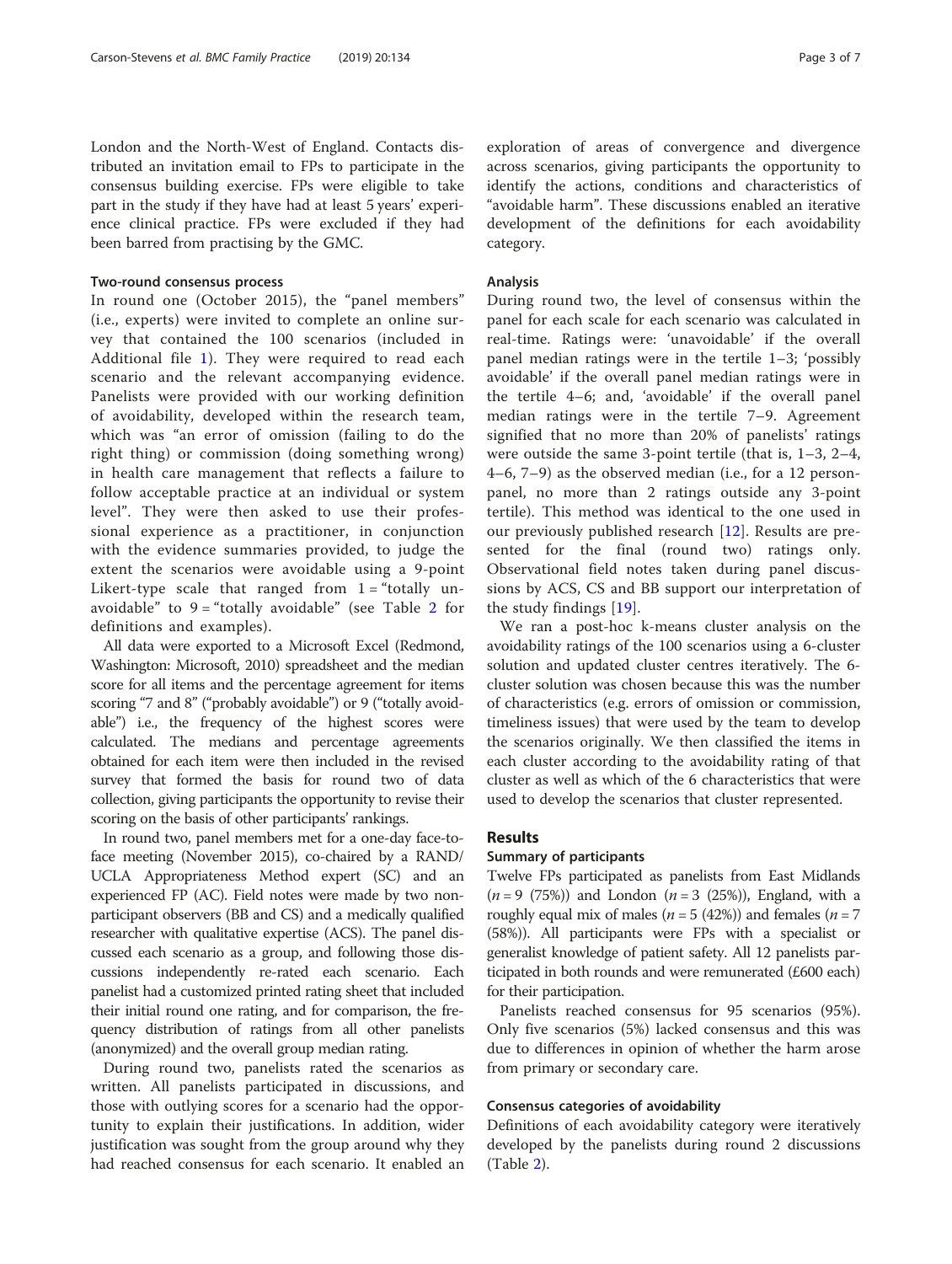<span id="page-3-0"></span>

|  |  |  | Table 2 Frequency of categories of avoidability with definitions and examples |
|--|--|--|-------------------------------------------------------------------------------|
|  |  |  |                                                                               |

|         | Rating Category of No.<br>avoidability | scenarios | Definition                                                                                                                                                                                                                                                                                                                                                                                                                                                                                      | Examples                                                                                                                                                                                                                                                                                                                                                                                                                                                                                                                                                                                          |
|---------|----------------------------------------|-----------|-------------------------------------------------------------------------------------------------------------------------------------------------------------------------------------------------------------------------------------------------------------------------------------------------------------------------------------------------------------------------------------------------------------------------------------------------------------------------------------------------|---------------------------------------------------------------------------------------------------------------------------------------------------------------------------------------------------------------------------------------------------------------------------------------------------------------------------------------------------------------------------------------------------------------------------------------------------------------------------------------------------------------------------------------------------------------------------------------------------|
| 1       | Totally<br>unavoidable                 | $n = 18$  | Family Practice professionals have adhered to all<br>appropriate evidence-based guidelines or best practice at<br>the level of the health care professional (e.g. knowledge<br>or skill errors) and / or the practice (e.g. administrative<br>processes). There is no absolute causation between the<br>identified error(s) and the harm outcome. Family practice<br>could have done no more.                                                                                                   | A patient on methotrexate receives evidence-based<br>blood test monitoring. An urgent blood test is<br>undertaken when there is a suspicion about immune-<br>compromise underlying a presentation with a chest<br>infection. Patient is advised to withhold methotrexate<br>whilst taking antibiotics. Despite the FPs efforts to treat<br>the infection, and worsening advice provided, the<br>patient is admitted to hospital following deterioration<br>with sepsis.<br>A 55-year old man presented with an acute MI. He was<br>an asylum seeker and had not as yet registered with a<br>FP.   |
| $2 - 3$ | Probably<br>unavoidable                | $n = 13$  | Family Practice professionals have adhered to<br>appropriate evidence-based quidelines or best practice at<br>the level of the health care professional (e.g. knowledge<br>or skill errors) and / or the practice (e.g. administrative<br>processes). There is considerable doubt concerning<br>absolute causation between the identified error(s) and<br>the harm outcome and if family practice could have<br>done more.                                                                      | A patient attends with a tonsillar lesion and is prescribed<br>antibiotics and advised to return in 2 weeks for review.<br>The patient did not return for 4 weeks, at which point<br>the FP deemed an urgent referral to ENT was indicated<br>and an inoperable squamous cell carcinoma was<br>diagnosed.<br>A patient with a 12-month history of atrial fibrillation<br>presents with an ischemic stroke. The patient has been<br>prescribed anticoagulation, and INR has been in the<br>target range for 90% of the time over the previous 6<br>months.                                         |
| $4 - 6$ | Possibly<br>avoidable                  | $n = 10$  | Family Practice professionals have adhered to all<br>appropriate evidence-based guidelines and / or the<br>practice (e.g. administrative processes). There is some<br>doubt concerning absolute causation between the<br>identified error(s) and the harm outcome. It is unclear<br>whether the event would have been avoidable with<br>more input from family practice.                                                                                                                        | A patient with diabetes is the main carer for his wife<br>with dementia. He has declined a specialist referral for<br>retinal screening in the past for this reason. He presents<br>with sudden onset blindness due to a retinal<br>detachment on a background of diabetic retinopathy.<br>A patient is admitted to hospital with an upper<br>gastrointestinal bleed. The patient is 45 years old with a<br>history of coronary heart disease on regular aspirin<br>therapy.                                                                                                                      |
| $7 - 8$ | Probably<br>avoidable                  | $n = 53$  | 'Probably avoidable' was judged by the same criterion as<br>possibly avoidable although there is less doubt<br>concerning absolute causation between the identified<br>error(s) and the harm. The outcome may not have<br>occurred with more family practice intervention.                                                                                                                                                                                                                      | A patient on methotrexate that has not had the<br>recommended blood monitoring is admitted to hospital<br>with a pneumonia and a low blood white cell count.<br>A patient aged 50 is diagnosed with Bladder Cancer. The<br>patient had presented with symptoms of frequency and<br>pain and despite not having any bacterial growth on<br>several MSUs, had red blood cells 5-99 on each one. The<br>FP seeing her did not realize the relevance of this<br>finding and referred her as a routine referral and not less<br>than 2-week wait. She had metastatic disease after an<br>18 week wait. |
| 9       | Totally<br>avoidable                   | $n=1$     | Outcome experienced by the patient is directly<br>attributed to the demonstrable failure in family practice<br>to adhere to evidence-based or best practice at the level<br>of the health care professional (e.g. knowledge or skill<br>errors) and / or the practice<br>There is a clear and absolute causation between the<br>identified error(s) and the harm outcome. The harm<br>would not have occurred with more family practice<br>intervention. Family practice should have done more. | Prescribing a non-steroidal anti-inflammatory drug<br>(NSAID) to a patient also taking Warfarin which resulted<br>in an upper gastrointestinal bleed.                                                                                                                                                                                                                                                                                                                                                                                                                                             |

If the outcome was directly attributable to the event described, then it was defined as *totally avoidable*  $(n = 1,$ rating of 9); for example, in scenario B5, where a patient was admitted to hospital with a gastrointestinal bleed following concurrent prescription of warfarin in combination with an oral non-steroidal anti-inflammatory drug over the previous two months. However, if there was any doubt that the event was directly attributable (there was a 'but') it became a 7 or 8 ( $n = 53$ , probably avoidable). For example, in

scenario F5: a 60-year-old patient on methotrexate for rheumatoid arthritis did not have white cell count monitoring for six months. The patient presented to the family practice with an infection that was treated with antibiotics although later deteriorated and was admitted to hospital where a low white cell count was identified.

If the panelists felt that attribution was 50/50 or the scenario did not give them enough information to decide either way, either a rating of 4, 5 or 6 was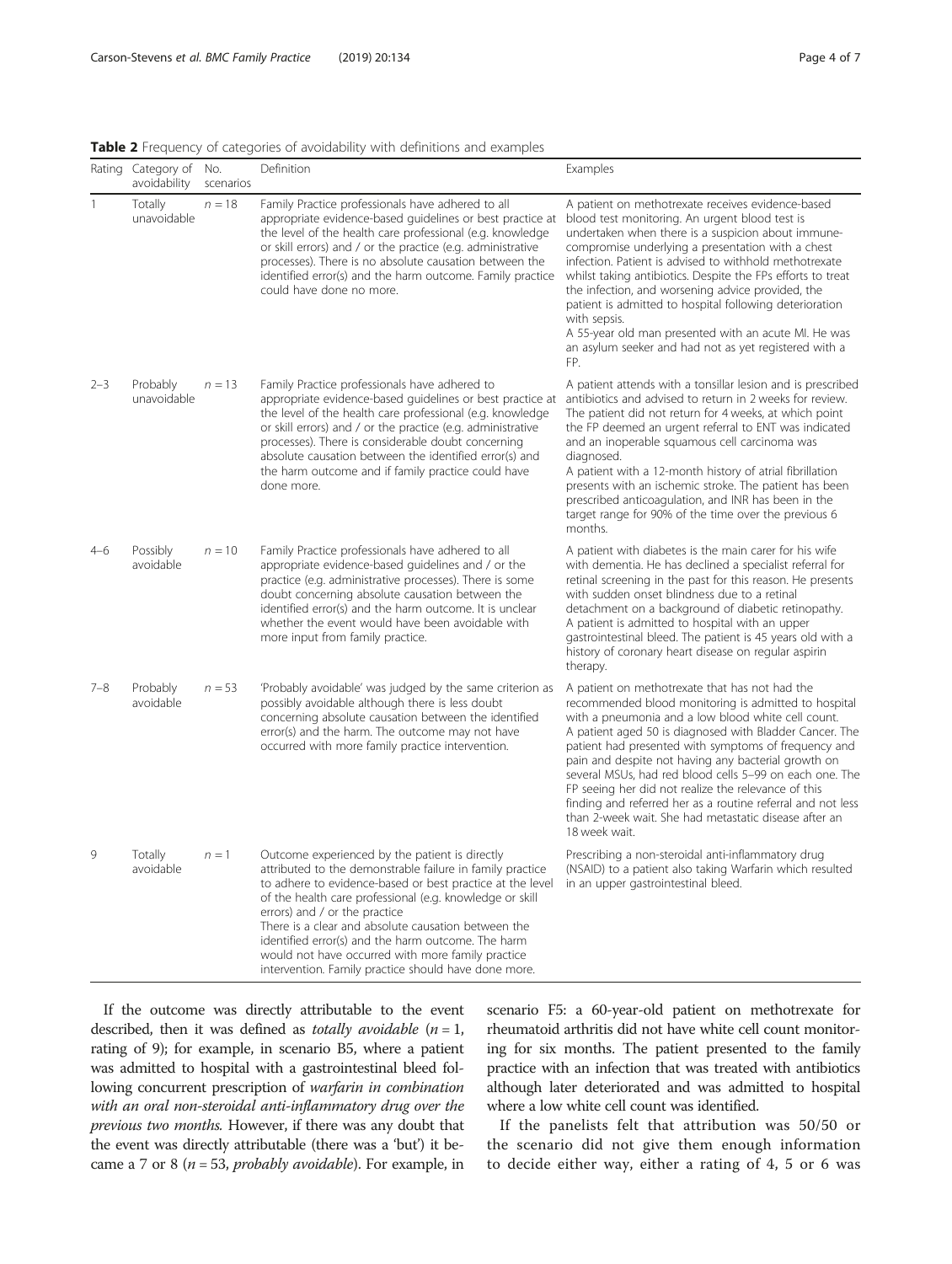given  $(n = 10, possibly a voidable)$ . For example, in scenario C3, a patient was diagnosed with a malignant melanoma. He had attended the practice two years previously with a pigmented lesion at the same site as the melanoma with a note in the records stating: 'Pigmented lesion left forearm. o/e: pigmented lesion - no evidence of malignancy'.

Alternatively, if the outcome was not felt to be directly attributable to the event described at all, then it was defined as *totally unavoidable*  $(n = 18$ , rating of 1); for example, in scenario J1 where the patient experienced a ruptured ectopic pregnancy: "The patient was seen that day by the [FP] and assessed, a pregnancy test was positive and she was admitted immediately." If there was any doubt that the event was not directly attributable (i.e., there was a 'but') it became a 2 or 3 ( $n = 13$ , probably unavoidable). For example, in scenario E4 whilst the patient had an inoperable tonsillar squamous cell carcinoma, a possible suspicious lesion was noted on the left tonsil and was treated with antibiotics with the advice follow up was required one week later to finalise a decision about referral.

#### Cluster analysis of avoidability ratings

The cluster analysis revealed 29 scenarios were in the first cluster, 6 were in the second cluster, 6 were in the third cluster, 54 were in the fourth cluster, 4 were in the fifth cluster, and 1 was in the sixth cluster.

Scenarios in cluster 1 tended to not fall in at least one of the 6 characteristics (26 out of 29 scenarios did not fall into any of the 6 characteristics) and these scenarios were also given avoidability ratings of either 1 or 2. In contrast, for the scenarios in cluster 4, all of the scenarios fell into one or more of the 6 categories with most scenarios represented by the following characteristics: omission (32 out of 54), timeliness of intervention (44 out of 54) or 'not evidence based' (40 out of 54). All of these scenarios were given avoidability ratings of 7 or 8.

We also classified the scenarios in cluster 2, 3, 5, and 6 in the same way and, with the exception of cluster 6 that contained only one item, the scenarios in all of the clusters tended to receive equivocal avoidability ratings and/ or consensus could not be reached with respect to avoidability.

#### **Discussion**

#### Main findings

From our analysis of avoidable harm scenarios, agreed by FPs participating in a modified RAND/UCLA Appropriateness Method process, we have derived a definition of avoidable harm in the context of family practice:

"a patient safety incident could have probably, or totally been avoided by the timely intervention of a health care professional in family practice (e.g. investigations, treatment, safety netting) and / or an administrative process (e.g. referrals, alerts in electronic health records, procedures for following up results) in accordance with accepted standards of evidence-based practice and / or clinical governance and / or the Bolam test [\[17](#page-6-0), [18](#page-6-0)]."

Scenarios with low avoidability ratings (1 s or 2 s) were not represented by the characteristics included in the above definition, whereas scenarios with high avoidability ratings  $(7 s 8 s or 9 s)$  were represented by these characteristics.

#### Discussion of findings in relation to existing literature

Primary care patient safety is an emerging international policy agenda, and this is signaled by the release of the WHO's Technical Series for Safer Primary Care where world experts have explored the existing evidence base for primary care safety  $[16]$  $[16]$  $[16]$ . Multiple systematic reviews and professional reports have highlighted major evidence gaps exist and more high-quality epidemiological studies are needed [[2](#page-6-0)–[6,](#page-6-0) [8,](#page-6-0) [20](#page-6-0)]. Clinical case note review has been the method of choice that has informed the extensive knowledge and understanding generated about healthcare-associated harm in hospital settings [\[8](#page-6-0)]. Previous systematic reviews of studies to estimate the frequency and burden of unsafe primary care have demonstrated considerable variation in the quality of included studies, and retrospective methods yield lower estimates, than those generated by prospective observations [[9\]](#page-6-0).

A wide range of classification systems have been used with differing definitions of harm severity [\[21](#page-6-0)]. This presents a challenge when making comparisons. In recent years, the WHO developed the International Classification for Patient Safety to standardize the concepts and terminology used in the field [[16](#page-6-0)]. This study builds on the work undertaken already by WHO by defining "avoidability" within the context of family practice and begins to frame the scope of inquiry that clinicians, researchers and policymakers must now endeavor to understand.

#### Implications for practice, policy, or future research

Understanding the epidemiology of errors in family practice contexts is crucial for establishing a baseline, identifying areas of practice most amenable to improvement, and the development of interventions to reduce the risk of healthcare-associated harm to patients [\[9](#page-6-0)]. Many countries, particularly with low and middle income economies, are seeking to develop predominantly family practice-based care models. It is important and timely to understand the significant, avoidable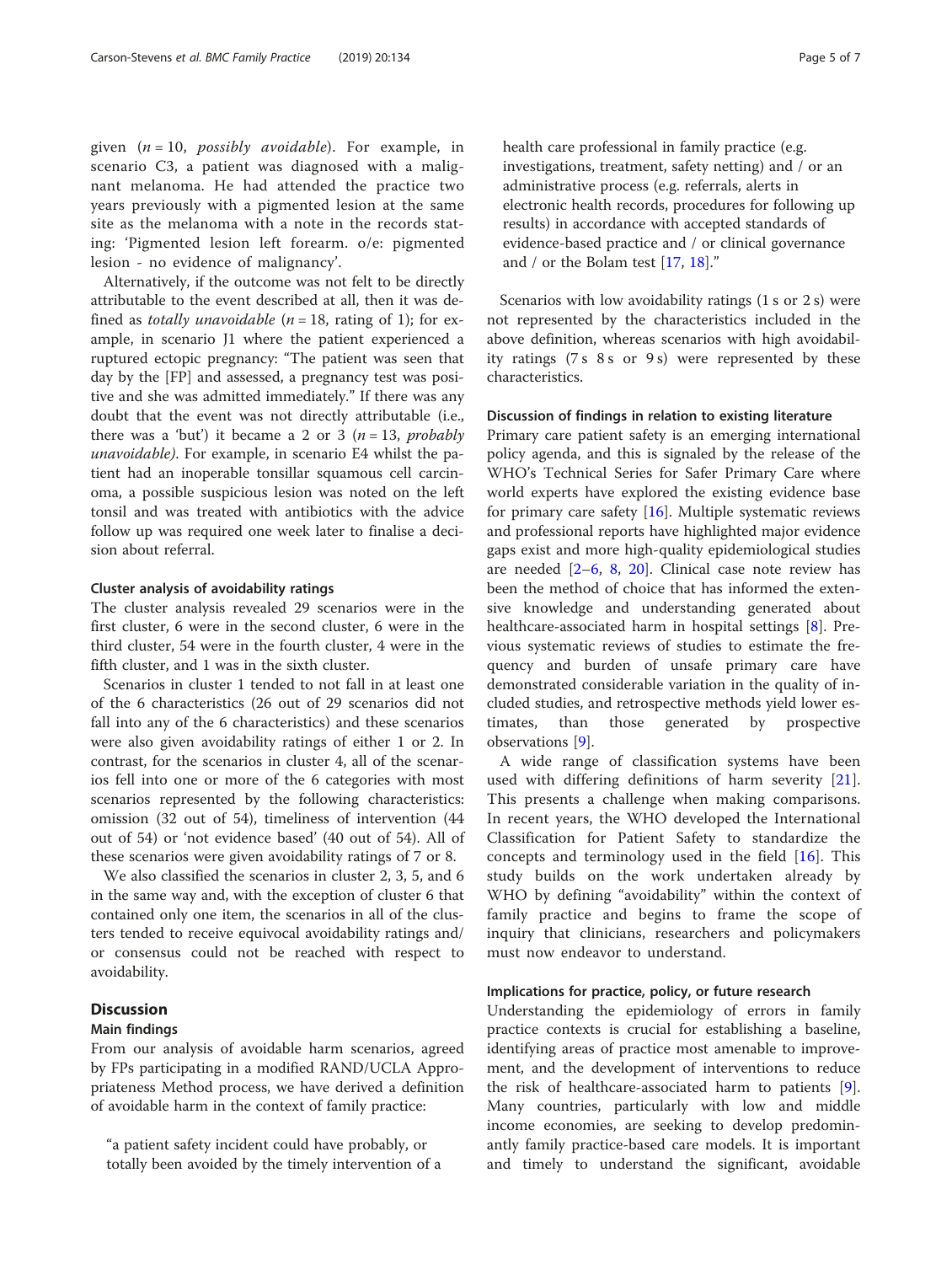<span id="page-5-0"></span>healthcare-related sources of harm arising in these settings and at scale.

The findings from this RAND/UCLA Appropriateness Method study define the characteristics and conditions that can be used to standardize research processes for measurement of outcomes for primary care patient safety. Whilst there are often explicit criteria that sensitize reviewers to well-known risk factors for harm that trigger more in-depth review, the nature of error in family practice – as demonstrated by our definition – means that such criteria could be challenging for application. Thus, review processes that utilize the expert judgement and tacit knowledge of clinical reviewers must be embraced. This consensus study has set the boundaries and established the conditions for this implicit process of inquiry.

#### Strengths and limitations of the study

Our study was strengthened by our matrix created for the refinement and testing of candidate scenarios. This was developed by members of our team of whom have completed the largest evaluation of family practice patient safety incidents reports and the most current systematic reviews of primary care safety [\[4](#page-6-0), [6,](#page-6-0) [15\]](#page-6-0). Our approach provided a large, diverse number of scenarios ( $n = 100$ ). Whilst we do not claim the scenarios represent all possible unsafe incidents in primary care, they do represent the most common and most severe incidents identified from our program of family practice research in the National Health Service (NHS) [[4,](#page-6-0) [9,](#page-6-0) [15,](#page-6-0) [22](#page-6-0)–[26](#page-6-0)], and efforts led by others [[27](#page-6-0)–[31](#page-6-0)]. The NHS is a publicly funded, singlepayer service and those practicing in other systems should interpret the transferability of our definition cautiously by considering relevant amendments for their own context. Our pilot definition of "avoidable harm" will now be tested in a large, comprehensive, case note review study in family practices in England.

This study adhered to a validated systematic consensus method to identify the level of avoidability represented by each scenario [[9\]](#page-6-0). Panelists were recruited via the RCGP network in three of 32 faculties chosen to recruit GP from regions with a mix of rural, urban and innercity practices. Panelists experienced difficulty judging whether the health care professional in family practice could have done more to intervene or act in a timelier manner (e.g. called the hospital rather than sent a further expedite letter), particularly when they were otherwise following what would be deemed to be evidencebased practice. We accept there will be variation in guideline preferences between countries, and acknowledge the actions taken by FPs in our scenarios may not be possible in some contexts. In some scenarios, the health care professional in family practice needed more

information to make a decision and our experienced panelists could appreciate the importance of watchful waiting. This highlights the potential value of encouraging professional discussions about avoidability. In practice, we would strongly advocate cases of avoidable harm are discussed in the spirit of identifying systemic weaknesses compromising the ability of FPs and the wider primary care team to deliver safe care.

#### Conclusion

Our definition of "avoidable harm" has potential to support researchers and practitioners to clarify the scope of inquiry needed to determine the frequency and burden of unsafe family practice. This could enable international comparison of findings that should accelerate the pace of learning to design and implement interventions to improve patient safety across a range of FP contexts and economic circumstances.

#### Additional file

[Additional file 1:](https://doi.org/10.1186/s12875-019-0990-z) Avoidability ratings from Round 2 of RAND / UCLA consensus process. (DOCX 36 kb)

#### Abbreviations

FP: Family practitioner; ICD-10: International Classification for Disease version 10; IRB: Institutional Review Board; NHS: National Health Service; RAND: Research and Development; UCLA: University of California at Los Angeles; WHO: World Health Organization; GMC: General Medical Council

#### Acknowledgements

We thank the panelists for their participation. Scenarios were developed by members of the PISA Research Group at Cardiff University, our particular thanks to Prof Adrian Edwards, Dr. Huw Williams and Dr. Felicity Smith for their contributions and feedback to this process. We are also grateful to the wider Avoidable Harm study research team.

#### Authors' contributions

Conceived of the study: AA, SC, ACS; Planned the study: AA, SC, ACS, BGB, SA, DA, MB, RM, HPE, CS. Analyzed the data: ACS, BGB, AC, SC. Wrote the first draft of the manuscript: ACS, BGB. Contributed to the writing of the manuscript: AA, SC, AC, MB, HPE, AS, DMA, CS, RM, SA, DA, MB, RM, AS. ICMJE criteria for authorship read and met: ACS, BGB, AC, SC, HPE, AA, MB, AS, DMA, CS, SA, RM. Agree with manuscript results and conclusions: ACS, BGB, AC, HPE, SC, AA, MB, DMA, SA, DA, MB, RM, CS, AS. ACS, BGB, SC, CS, RM and AA led the drafting of the protocol, which received critical input from AC and members of the Avoidable Harm study team.

#### Funding

This report is independent research funded by the National Institute for Health Research (NIHR) Policy Research Programme (Understanding the Nature and Frequency of Avoidable Harm in Primary Care, PR-R11-0914- 11001). The views expressed in this publication are those of the authors and not necessarily those of the NIHR or the Department of Health and Social Care. The research has been designed and carried out (data collection, analysis and interpretation) independent of the funder.

#### Availability of data and materials

All raw study data can be obtained upon request from the corresponding author.

#### Ethics approval and consent to participate

IRB approval was granted by the Research Ethics Committee of the Faculty of Medicine and Health Sciences at the University of Nottingham